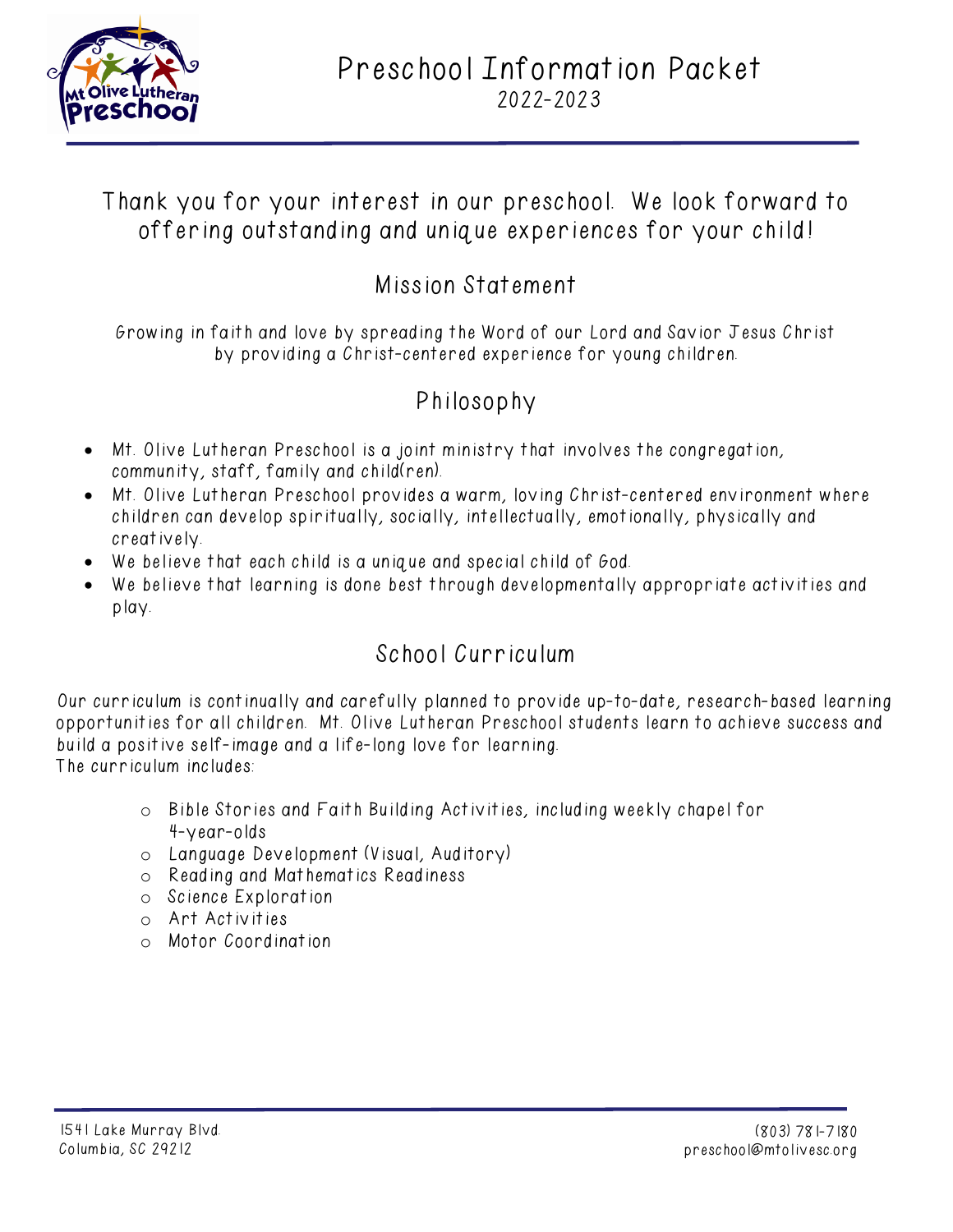

## Classes Offered 2022-2023

### Two-year-old Class

Mondays, Wednesdays and Fridays from 9:00 a.m. until noon

The two-year-old class focuses on learning how to sit through circle time (calendar, weather, etc.), how to function in a group and how to follow directions. Colors, shapes, counting and zoo-phonics are taught in this class. Learning songs and poems through repetition are integrated throughout the curriculum. The children also learn Bible Stories that teach them about God's love for them. The class includes free-play, craft time, playground and big room time as well.

### Three-year-old Class

Tuesdays, Wednesdays, and Thursdays from 9:00 a.m. until noon

The backbone of our curriculum is Zoo-Phonics into which we integrate math, science and social studies. This class also has an Eric Carle theme that is woven in throughout the year. The Very Hungry Caterpillar and Brown Bear, Brown Bear, along with many other beloved books, give us lots of inspiration for learning, plus the fun of crafts, games and songs. The children also learn Bible Stories that teach them about God's love for them. The class includes circle time, small group instruction, free-play, craft time, playground and big room time. You can see videos of zoo-phonics in action at [www.zoo-phonics.com.](http://www.zoo-phonics.com/)

#### Four-year-old Class Mondays-Thursdays from 9:00 a.m. until noon Lunch/Enrichment on Tuesday until 1:00 p.m.

We offer a rigorous class for our four-year-olds, designed to prepare them for kindergarten. We want our students entering kindergarten confident and capable. We achieve this through mornings full of learning that just happen to be fun! The backbone of our curriculum is Zoo-Phonics. We integrate excellent forms of children's literature, as well as science, social studies and math. Learning is further extended with crafts, games and songs to bring learning to life. As part of the program, we teach proper letter formation for which kindergarten teachers are very grateful. We also offer many pre-reading opportunities such as learning book-handling and reading skills with paper copies of easy readers.

There is also plenty of time for the important work of childhood – play. Both unstructured (free play) and guided play time (small group activities and dramatic play centers) are offered each day. The children get daily playground time as well.

Throughout all of these activities, the children learn about God's creation and His love for them. The children have a Bible memory verse, focus on a Fruit of the Spirit, and attend weekly chapel.

## B.A.M! (Bible, Arts, Music)

Fridays from 9:00 a.m. until noon, Available only to 3- and 4-year-olds who are already enrolled

Separate from our regular age-level classes, B.A.M! (Bible, Arts and Music) is offered to our 3- and 4-yearolds as a once-a-week add-on option. It will include Bible stories, arts exploration, crafts, music and freeplay. The goal of this time will be to reinforce child-appropriate skills learned in the classroom and provide a time of multi-age level play.